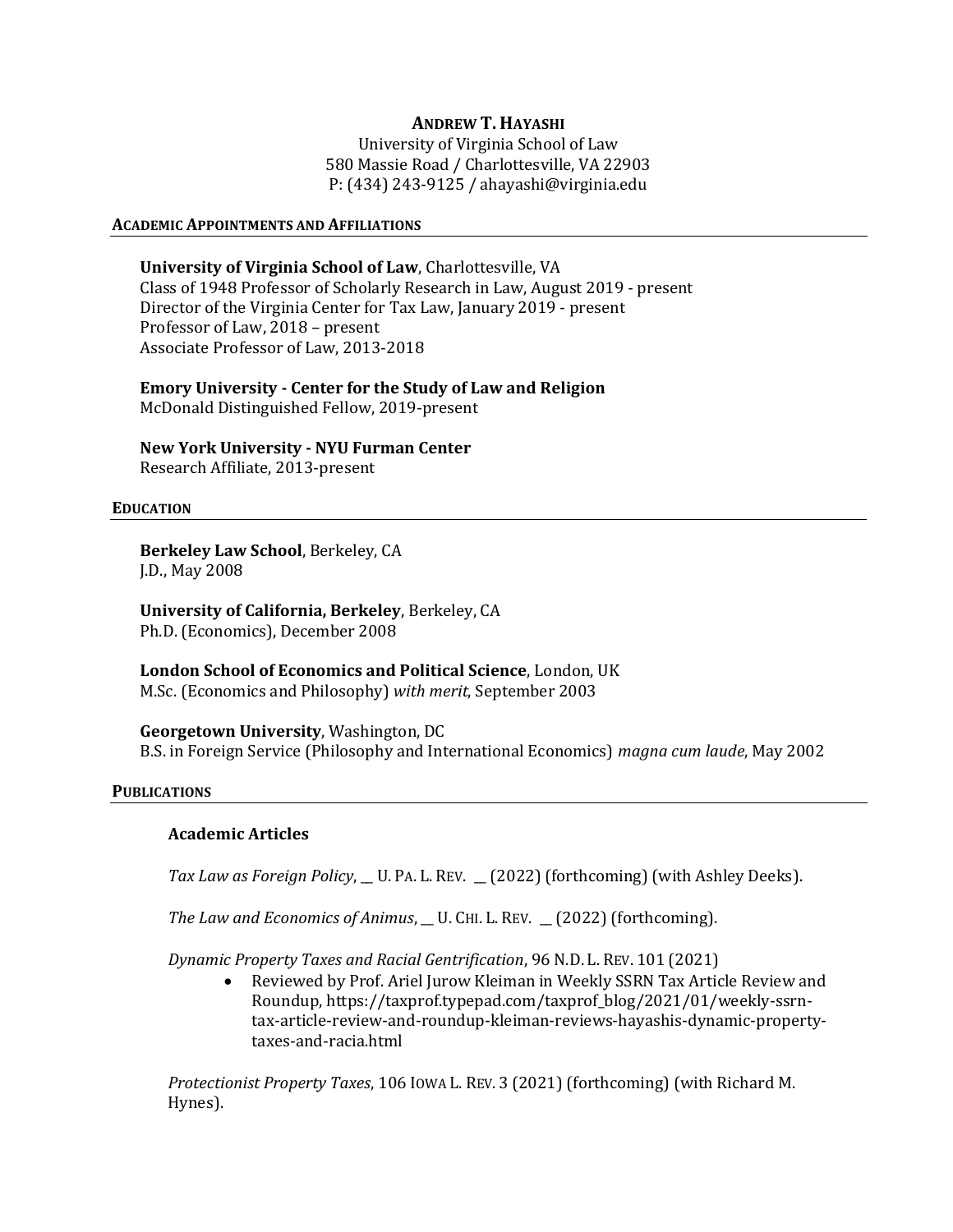Do Good Citizens Need Good Laws? Economics and the Expressive Function, \_Theoretical Inquiries in Law \_\_ (2021) (forthcoming) (with Michael D. Gilbert).

Maintaining Scholarly Integrity in the Age of Bibliometrics, \_\_ J. LEGAL EDUC. \_\_ (2021) (forthcoming) (with Greg Mitchell).

Countercyclical Property Taxes, 40 VA. TAX REV. 1 (2020)

 Reviewed by Prof. Sloan Speck in Weekly SSRN Tax Article Review and Roundup, https://taxprof.typepad.com/taxprof\_blog/2020/04/weekly-ssrntax-article-review-and-roundup-speck-reviews-hayashis-countercyclicalproperty-taxes.html

Myopic Consumer Law, 106 VA. L. REV. 689 (2020)

 Blogged by invitation at Oxford Business Law Blog, https://www.law.ox.ac.uk /business-law-blog/blog/2019/10/consumer-law-myopia

Crisis-Driven Tax Law: The Case of Section 382, 23 FL. TAX REV. 1 (2019) (Peer edited) (with Albert Choi and Quinn Curtis).

The Quiet Costs of Taxation: Cash Taxes and Noncash Bases, 71 Tax L. REV. 781 (2018).

Savings Externalities in a Second-Best World, 34 Yale. J. Reg. 3 (2017) (with Daniel P. Murphy).

> Reviewed by Prof. Erin Scharff in Weekly SSRN Tax Article Review and Roundup, https://taxprof.typepad.com/taxprof\_blog/2017/03/weeklyssrn-tax-article-review-and-roundup.html

A Theory of Facts and Circumstances, 69 ALA. L. REV. 289 (2017).

• Profiled on podcast *Excited Utterances* 

Determinants of Mortgage Default and Consumer Credit Use: The Effects of Foreclosure Laws and Foreclosure Delays, 48 J. MONEY CREDIT & BANKING 393 (2016) (with Sewin Chan, Andrew Haughwout, and Wilbert van der Klaauw).

The Legal Salience of Taxation, 8 U. CHI. L. REV. 1443 (2014).

Tacking in Shifting Winds, 127 HARV. L. REV. F. 204 (2014) (with Michael A. Livermore and Quinn Curtis).

Property Taxes and Their Limits: Evidence from New York City, 25 STAN. L. & POL'Y REV. 33 (2014) (invited contribution).

Occasionally Libertarian: Experimental Evidence of Self-Serving Omission Bias, 29 J.L. ECON. & ORG. 3 (2013).

Experimental Evidence of Tax Salience and the Labor-Leisure Decision: Anchoring, Tax Aversion, or Complexity? 41 PUB. FIN. REV 2 (2013) (with B. Nakamura and D. Gamage).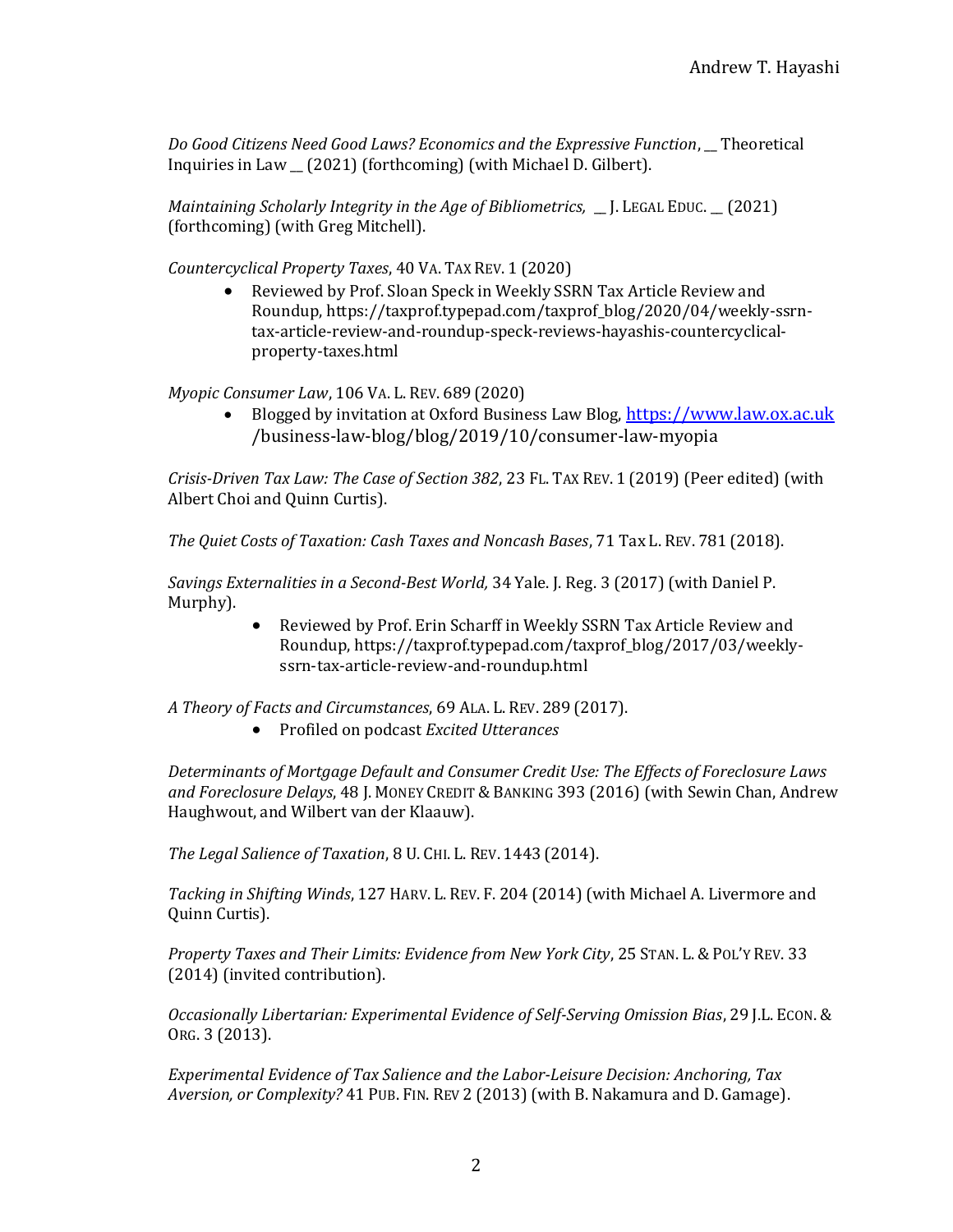# Other Articles and Reports

Property Taxes During the Pandemic, STATE TAX NOTES 88 (June 22, 2020) (with Ariel Jurow Kleiman.

 Reviewed by Prof. Mirit Eyal-Cohen in Weekly SSRN Tax Article Review and Roundup, https://taxprof.typepad.com/taxprof\_blog/2020/08/weekly-ssrntax-article-review-and-roundup-eyal-cohen-reviews-property-taxes-during-thepandemic-.html

Who Benefits from New York's Property Assessment Caps?, 74 STATE TAX NOTES 507 (Dec. 1, 2014).

Options for Property Tax Reform: Equitable Revenue Raising Reforms for New York City's Property Tax, in THE MOST IMPORTANT ECONOMIC AND FISCAL DECISIONS FACING THE NEXT MAYOR (Citizens Budget Commission ed., 2013)

Distribution of the Burden of New York City's Property Tax, in STATE OF NEW YORK CITY'S HOUSING AND NEIGHBORHOODS (Furman Center for Real Estate and Urban Policy ed., 2012) (with Ben Gross).

## Reviews

Understanding Tax Provisions in M&A Agreements, JOTWELL (May 9, 2018) (reviewing Gladriel Schobe, Private Benefits in Public Offerings: Tax Receivable Agreements in IPOs, Vand. L. Rev. (forthcoming 2018), available at SSRN), https://tax.jotwell.com/understanding-taxprovisions-in-ma-agreements/.

Do Taxes Motivate Corporate Managers?, JOTWELL (June 2, 2017) (reviewing Lily Batchelder, Accounting for Behavioral Considerations in Business Tax Reform: The Case of Expensing, https://papers.ssrn.com/sol3/papers.cfm?abstract\_id=2904885 (2017)), http://tax.jotwell.com/do-taxes-motivate-corporate-managers/.

Putting a Face to International Tax Avoidance, JOTWELL (May 20, 2016) (reviewing Omri Marian, The State Administration of International Tax Avoidance, 7 Harv. Bus. L. Rev. (2016)), http://tax.jotwell.com/putting-a-face-to-international-tax-avoidance/.

Equity and Efficiency in Rule Design, JOTWELL (June 29, 2015) (reviewing Zachary D. Liscow, Reducing Inequality on the Cheap: When Legal Rule Design Should Incorporate Equity as Well as Efficiency, 127 Yale L.J. 2478 (2014)), http://tax.jotwell.com/equity-andefficiency-in-rule-design/.

Review: Kim Brooks et al., Challenging Gender Inequality in Tax Policy Making: Comparative Perspectives, 23 L. & POL. BOOK REV. 3 (2013)

Review: Larry DiMatteo et al., Visions of Contract Theory, 17 L. & POL. BOOK REV. 10 (2007).

Review: Carl Cranor, Toxic Torts, 17 L. & POL. BOOK REV. 2 (2007).

## NON-ACADEMIC EXPERIENCE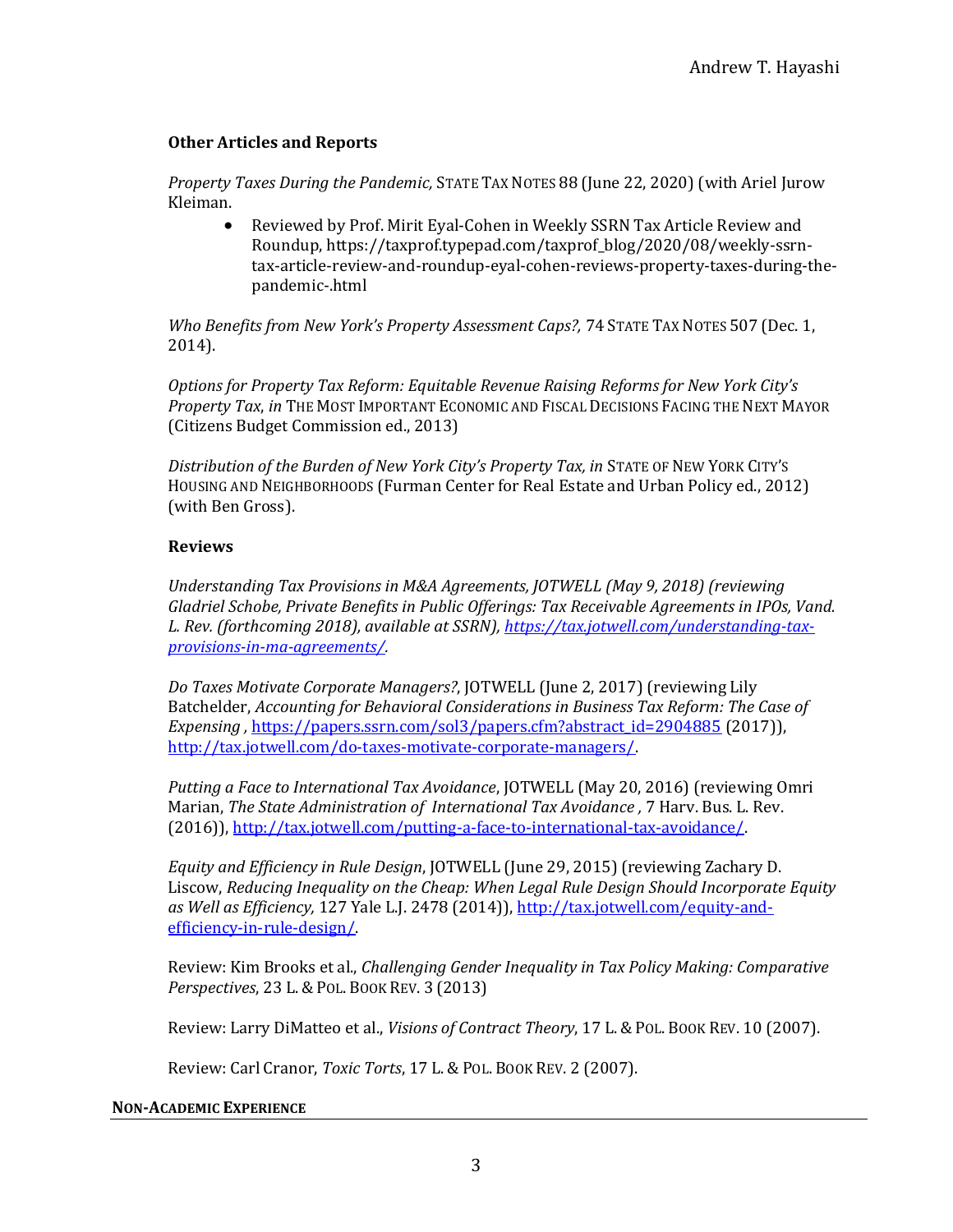Furman Center for Real Estate and Urban Policy - NYU School of Law, New York, NY Research Fellow, August 2011 – May 2013

Davis Polk & Wardwell LLP, New York, NY Tax Associate, November 2008 – June 2011

### **SERVICE**

Ad Hoc Appointments Committee, LRW Co-Director (2014) Dissertation Committee: Heidi Schramm (Economics, 2015) Appointments Committee, Director of Student Affairs (2015-16) National Tax Association Annual Meeting 2015, Program Committee Contributing Editor, Journal of Things We Like (Lots) Tax Section, www.jotwell.com (2015-2018) Planning Committee, Junior Tax Scholars Workshop (2015, 2016, 2017) UVA Title IX Review Panelist (2016-) Ad Hoc Diversity Committee (2016-2017, 2017-2018) Graduate Student Committee (2016-2017) Faculty Enrichment Committee (2017-2018) Dissertation Committee: Elliott Isaac (Economics, 2018) Publications Committee (2018-2019) Appointments Committee (2019-2020) Director of Virginia Center for Tax Law, (2019-2021) Diversity, Equity, and Belonging Committee (2020-2021) Ad Hoc Appointments Committee, Assistant Dean for DEI (2020) Ad Hoc Appointments Committee, Director of Career Services (2021)

Refereeing: Law & Philosophy; Journal of Institutional and Theoretical Economics; Journal of Legal Studies; American Law and Economics Review; Journal of Law, Economics & Organization

## MEDIA APPEARANCES

- "Some things we know about filing 2020 taxes" Marketplace, 5/18/2021
- "Local governments need more revenue. Try progressive property taxes" Washington Post, May 2020
- Excited Utterance podcast guest, October 2018
- "Trump's Company Is Suing Towns Across the Country to Get Breaks on Taxes 'Trump, Inc.'" Podcast, ProPublica, April 2018
- Newsplex, Charlottesville Resident Involved in Billion-Dollar Tax Scam, CBS News, May 21, 2014
- "NYC Property Tax Change Seen Yielding \$4 Billion Windfall." Bloomberg. 3/9/2014.
- "New York Property Taxes Unfair to Renters, New Study Shows." Huffington Post. 5/8/2012.
- "As Prices Soar to Buy a Luxury Address, the Tax Bills Don't." New York Times. 10/15/2012.
- "Bolsillos tiemblan por alza de las rentas." El Diario. 05/04/2013.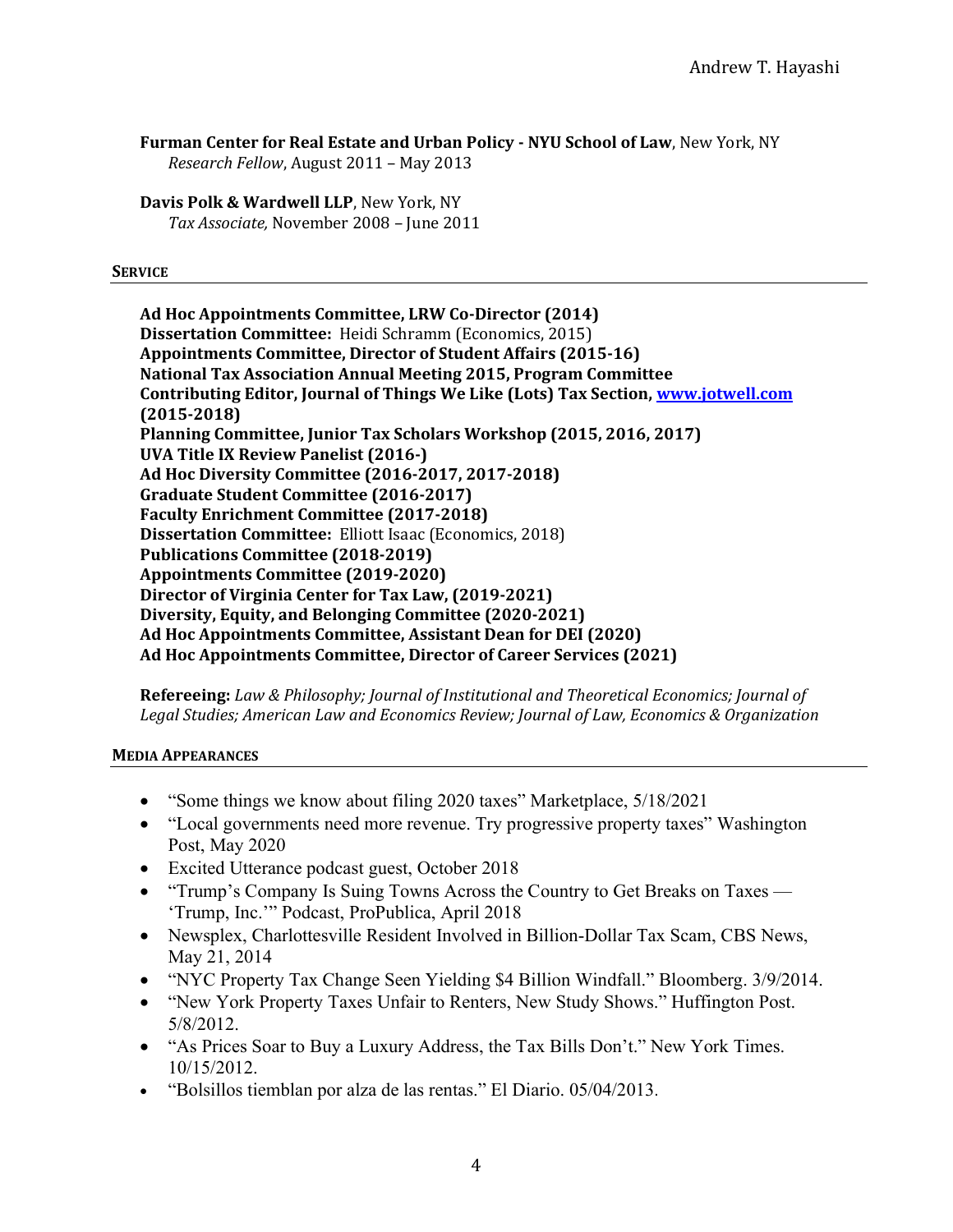## INVITED PRESENTATIONS, LECTURES AND PANELS

- February 22, 2021: UC Irvine School of Law, A. Lavar Taylor Tax Symposium: Taxation in Times of Crisis. "Progressive Property Taxes."
- February 19, 2021: U. Chicago Law School, A Workshop on Race and the Law of Business & Finance, "Dynamic Property Taxes and Gentrification."
- January 8, 2021: AALS, "State and Local Taxes During the Pandemic."
- November 4, 2020: Harvard Law School, Christian Legal Perspectives Seminar. "Christianity and the Liberal(ish) Income Tax."
- October 30, 2020: Classical Liberal Institute (NYU School of Law) Symposium on Public Valuation of Private Property. "Dynamic Property Taxes and Gentrification."
- March 5, 2020: Antonia Scalia Law School, Law & Economics Seminar. "Protectionist Property Taxes."
- November 2019: Loyola Law School, Tax Policy Seminar. "Bullion in the Sky."
- October 2019: Harvard Law School, Law and Economics Workshop. "Consumer Law Myopia."
- October 2019: New York University, Law and Economics Workshop. "Consumer Law Myopia."
- May 2019: American Law and Economics Association Annual Meeting. "Recessionary Property Taxes: Evidence from Maryland."
- March 2019: Northwestern University School of Law, Law & Economics Colloquium. "Rules and Standards: The Games Lawmakers Play."
- March 2019: Cardozo Law School. "Consumer Law Myopia."
- February 2019: Boston University School of Law, Consumer Law Workshop. "Consumer Law Myopia."
- February 2019: Indiana University Maurer School of Law, Tax Policy Colloquium. "Countercyclical Tax Bases."
- November 2018: National Tax Association Annual Meeting. "Recessionary Property Taxes."
- November 2018: Boston College Tax Policy Workshop. "Countercyclical Tax Bases."
- January 2018: NYU Tax Policy Colloquium. "Countercyclical Tax Bases."
- November 2017: National Tax Association Annual Meeting. "Tax Avoidance and Mergers: Evidence from Banks During the Financial Crisis."
- October 2017: Vanderbilt Conference on Behavioral Law and Economics. "The Simple Economics of Bad Intentions."
- June 2017: Stanford/Harvard/Yale Junior Faculty Forum. "A Theory of Facts and Circumstances."
- June 2017: Junior Tax Scholars Workshop at the University of Toronto School of Law. "Countercyclical Tax Bases."
- June 2017: Columbia Law School Summer Tax Workshop. "Savings Externalities in a Second-Best World."
- May 2017: Yale Law School Should Macroeconomic Considerations Play a Role in Private Law or Regulation? "Savings Externalities in a Second-Best World."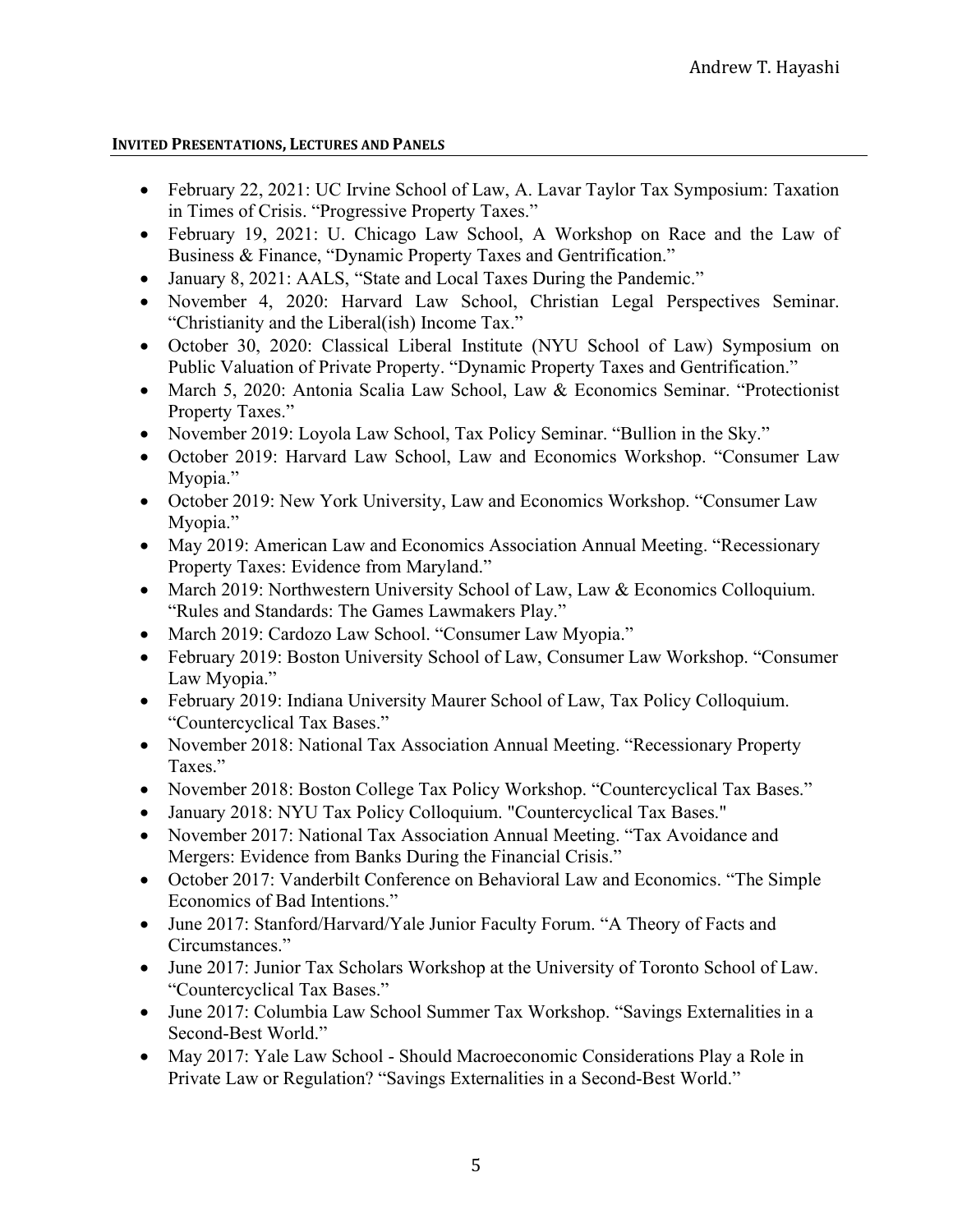- May 2017: American Law and Economics Association Annual Meeting. "Tax Avoidance and Mergers: Evidence from Banks During the Financial Crisis."
- April 2017: UNLV Boyd School of Law. "A Theory of Facts and Circumstances."
- March 2017: St. Louis University School of Law. "A Theory of Facts and Circumstances."
- February 2017: Duke Law School Tax Policy Seminar. "A Theory of Facts and Circumstances."
- November 2016: Conference on Empirical Legal Studies. "The Effects of Refund Anticipation Loans on Tax Filing and EITC Takeup."
- November 2016: National Tax Association Annual Meeting. "The Effects of Refund Anticipation Loans on Tax Filing and EITC Takeup" and "Theorizing About Facts and Circumstances."
- November 2016: University of Virginia Invitational Tax Conference. "Theorizing About Facts and Circumstances."
- September 2016: Canadian Law and Economics Association Annual Meeting. "The Effects of Refund Anticipation Loans on Tax Filing and EITC Takeup."
- July 2016: University of Virginia Summer Faculty Workshop. "The Effects of Refund Anticipation Loans on Tax Filing and EITC Takeup."
- June 2016: Columbia Law School Hebrew University Tax Conference. "The Effects of Refund Anticipation Loans on Tax Filing and EITC Takeup."
- June 2016: Junior Tax Scholars Workshop at University of California, Irvine School of Law. "Taxing Heterogeneous Behavioral Taxpayers."
- May 2016: American Law and Economics Association Annual Meeting. "The Effects of Refund Anticipation Loans on Tax Filing and Compliance."
- March 2016: University of Toronto James Hausman Tax Law and Policy Workshop. "The Effects of Refund Anticipation Loans on Tax Filing and Compliance."
- November 2015: National Tax Association Annual Meeting: "Evidence on Tax Return Filing from the 2008 Economic Stimulus Act and Tax Preparation Services."
- October 2015: Vanderbilt University School of Law Conference on Financial Regulation and Consumer Choice. "Modeling Intent-Based Punishments."
- June 2015: Junior Tax Scholars Workshop at University of Texas School of Law. "Tax Filing Effects of the 2008 Federal Stimulus."
- June 2015: Columbia Law School Summer Tax Workshop. "Taxing Committed Consumption and the Simple Economics of Paying In Kind."
- March 2015: Georgetown Law Center. "Taxing Committed Consumption and the Simple Economics of Paying In Kind."
- March 2015: Tulane Tax Roundtable. "Taxing Committed Consumption and the Simple Economics of Paying In Kind."
- November 2014: Texas A&M School of Law. "Taxing Phantom Income and the Simple Economics of Paying In Kind."
- November 2014: National Tax Association Annual Meeting. "Taxing Phantom Income and the Simple Economics of Paying In Kind."
- October 2014: University of Virginia Invitational Tax Conference. "Taxing Phantom Income and the Simple Economics of Paying In Kind."